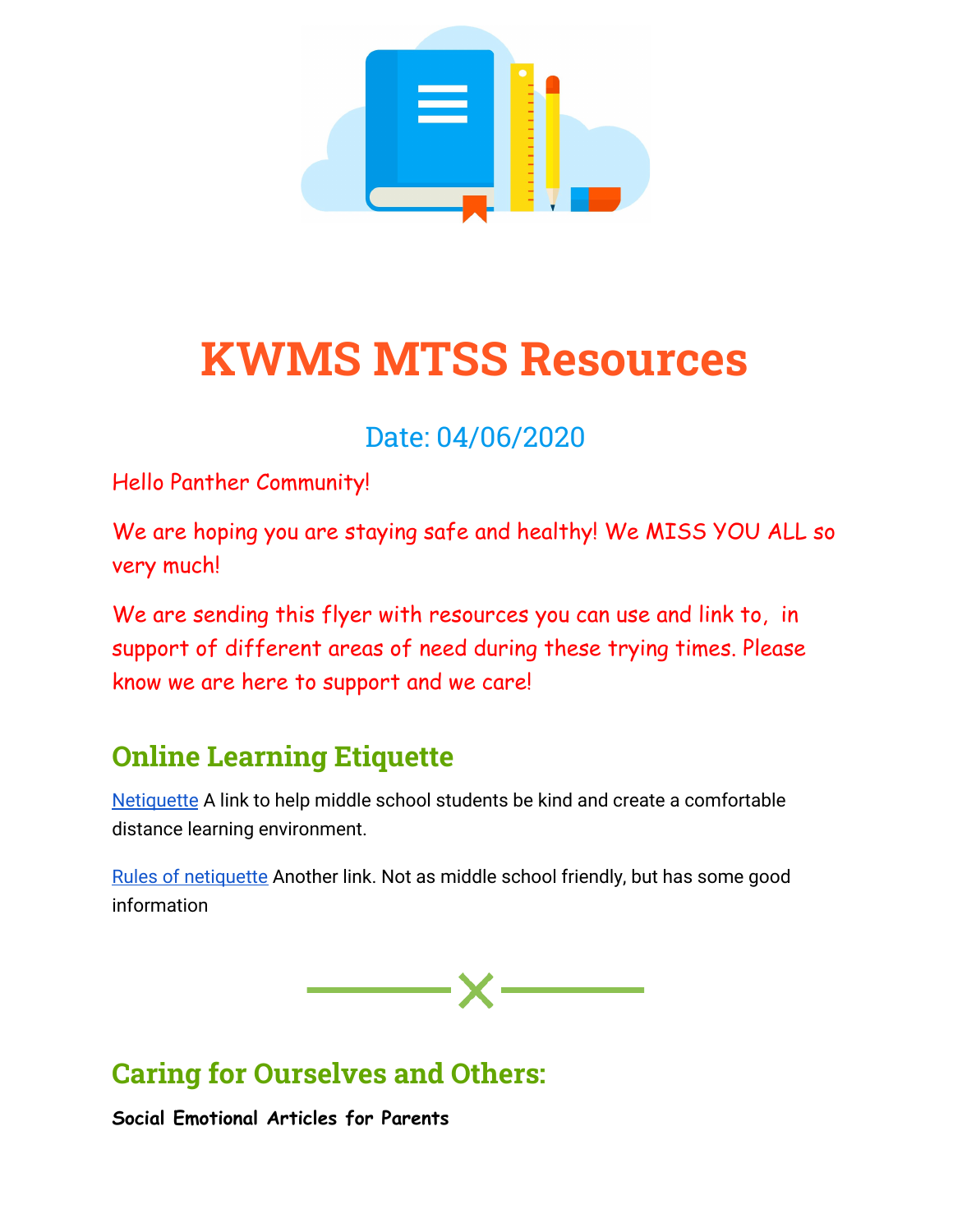[How to Help Someone with Anxiety or Depression During COVID-19](https://go.thenationalcouncil.org/UfNk01F0RJ0Mfd036b000ga)

[How to Support a Loved One Going Through a Tough Time During COVID-19](https://go.thenationalcouncil.org/uhb000aJ1R0f0O03dkfMF60)

**[How to Talk to Your Kids About Coronavirus](https://www.pbs.org/parents/thrive/how-to-talk-to-your-kids-about-coronavirus?fbclid=IwAR26F2Tmdj3pJN3iv6yAtRyTQoC-AH0P3H1D5QgEqQneurbBPnE_L6Omv30#.XmqzisKG7LA.facebook)** 

**Social Emotional Apps for the Family [Calming](https://www.calm.com/blog/take-a-deep-breath?utm_campaign=difficult_times_nonsubs_031720&utm_medium=email&utm_source=lifecycle)** 

**[Journaling](https://jour.com/)** 

**[Meditation](https://www.understood.org/en/school-learning/assistive-technology/finding-an-assistive-technology/8-meditation-apps-for-kids)** 

[Breathing Techniques](https://breethe.com/)

[Sanvello for Stress & Anxiety](https://apps.apple.com/us/app/sanvello-for-stress-anxiety/id922968861)

**[Headspace](https://www.headspace.com/invite/tq1ck)** 



## **Structuring my day at home: Recommendations for Parents and Students**

- [Learning Routines for Children](https://consciousdiscipline.s3.amazonaws.com/Free-Resources/Printable-Posters-Tools-Activities/FREE-Printable-Learning-Routines-for-Children.pdf)
	- This link provides a printable, fillable document to assist your student in structuring their day. It also provides opportunities and ideas for brain breaks and activity breaks.
- [Time Management Tips for Students](https://www.therapistaid.com/worksheets/time-management-tips.pdf)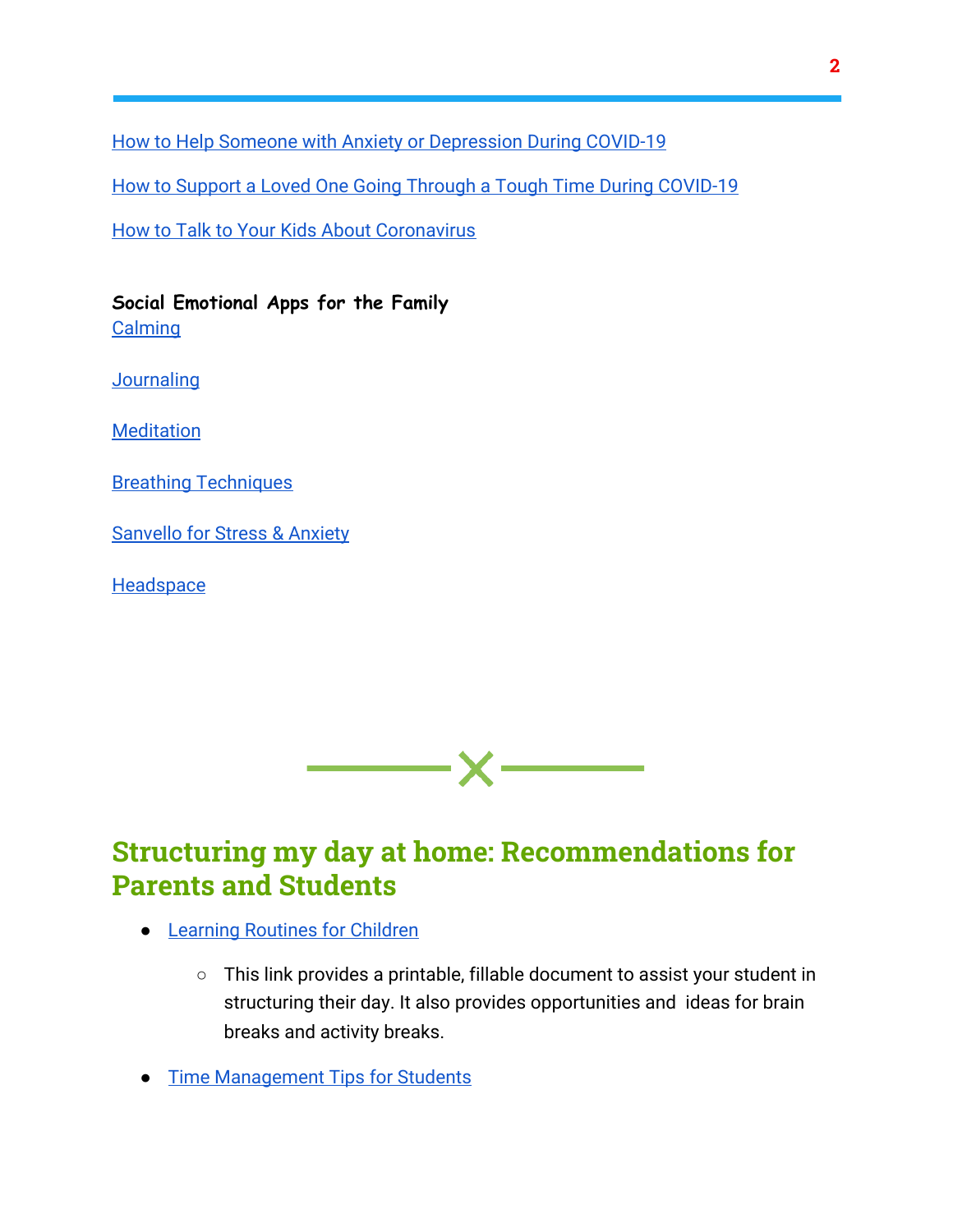- This link provides simple tips for students to reference when structuring their day and managing their time.
- [Supporting E-Learning](https://blog.edmentum.com/back-virtual-school-5-things-parents-can-do-support-students-virtual-courses)
	- This link suggests 5 quick tips and strategies that parents can employ to support their student's online learning.
- [Navigating Online Learning](https://www.theladders.com/career-advice/tips-for-parents-online-learning-with-children)
	- This link outlines 9 pieces of advice for parents when navigating online learning.
- [Using Positive Reinforcement](https://www.verywellfamily.com/positive-reinforcement-child-behavior-1094889)
	- At school, we utilize PBIS strategies to encourage positive behavior choices. This link provides information as to how you can use positive reinforcement to improve behavior at home. Further, you can explore the following tips on how to [Create an Effective Reward System](https://www.verywellfamily.com/how-to-create-a-reward-system-for-kids-that-works-1094752) for your student's developmental level.

### **A note from the Assistant Principals:**

#### **Hello Panthers,**

**We want to remind you of expectations we live by at Kenyon. One of them is to "Be Kind". When engaging in your e-learning activities and platforms, remember to be kind to others. You show kindness by being mindful and respectful to everyone, including your teachers. Your teachers and resource staff are working really hard to continue to educate you. Please take this seriously. We care and want to make sure you are successful.**

**Mr. Fleming and I, Ms. Mattei, believe in you, and will be monitoring your interactions and work online. We really hope to see the great students we know you are.**